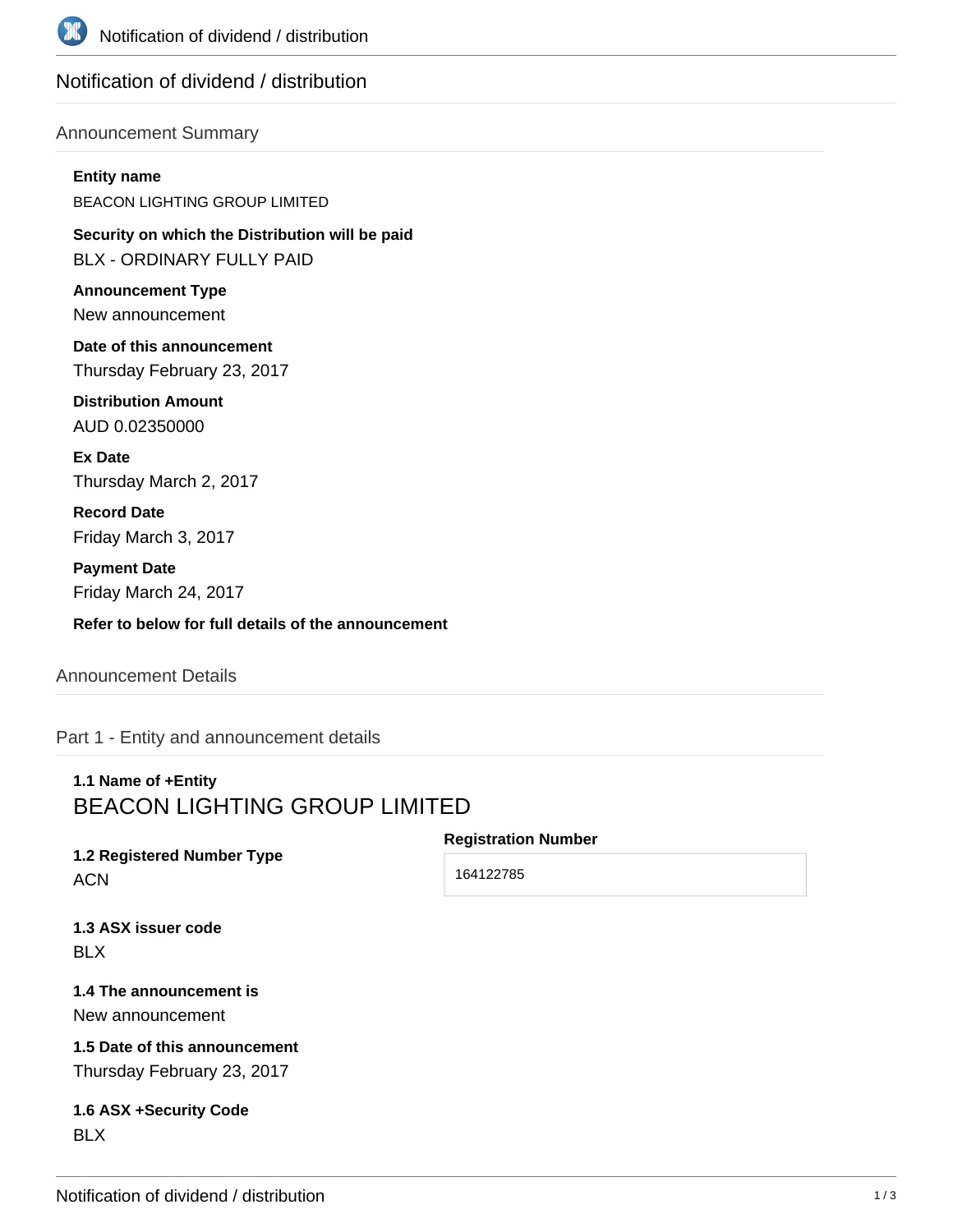

## **ASX +Security Description** ORDINARY FULLY PAID

Part 2A - All dividends/distributions basic details

**2A.1 Type of dividend/distribution Ordinary** 

### **2A.2 The Dividend/distribution:**

relates to a period of six months

#### **2A.3 The dividend/distribution relates to the financial reporting or payment period ending ended/ending (date)**

Sunday December 25, 2016

**2A.4 +Record Date** Friday March 3, 2017

**2A.5 Ex Date** Thursday March 2, 2017

**2A.6 Payment Date** Friday March 24, 2017

**2A.7 Are any of the below approvals required for the dividend/distribution before business day 0 of the timetable?**

- **•** Security holder approval
- **Court approval**
- **Lodgement of court order with +ASIC**
- **ACCC approval**
- **FIRB approval**
- **Another approval/condition external to the entity required before business day 0 of the timetable for the dividend/distribution.**

No

**2A.8 Currency in which the dividend/distribution is made ("primary currency")**

AUD - Australian Dollar

**2A.9 Total dividend/distribution payment amount per +security (in primary currency) for all dividends/distributions notified in this form** AUD 0.02350000

**2A.10 Does the entity have arrangements relating to the currency in which the dividend/distribution is paid to securityholders that it wishes to disclose to the market?** No

**2A.11 Does the entity have a securities plan for dividends/distributions on this +security?**

We do not have a securities plan for dividends/distributions on this security